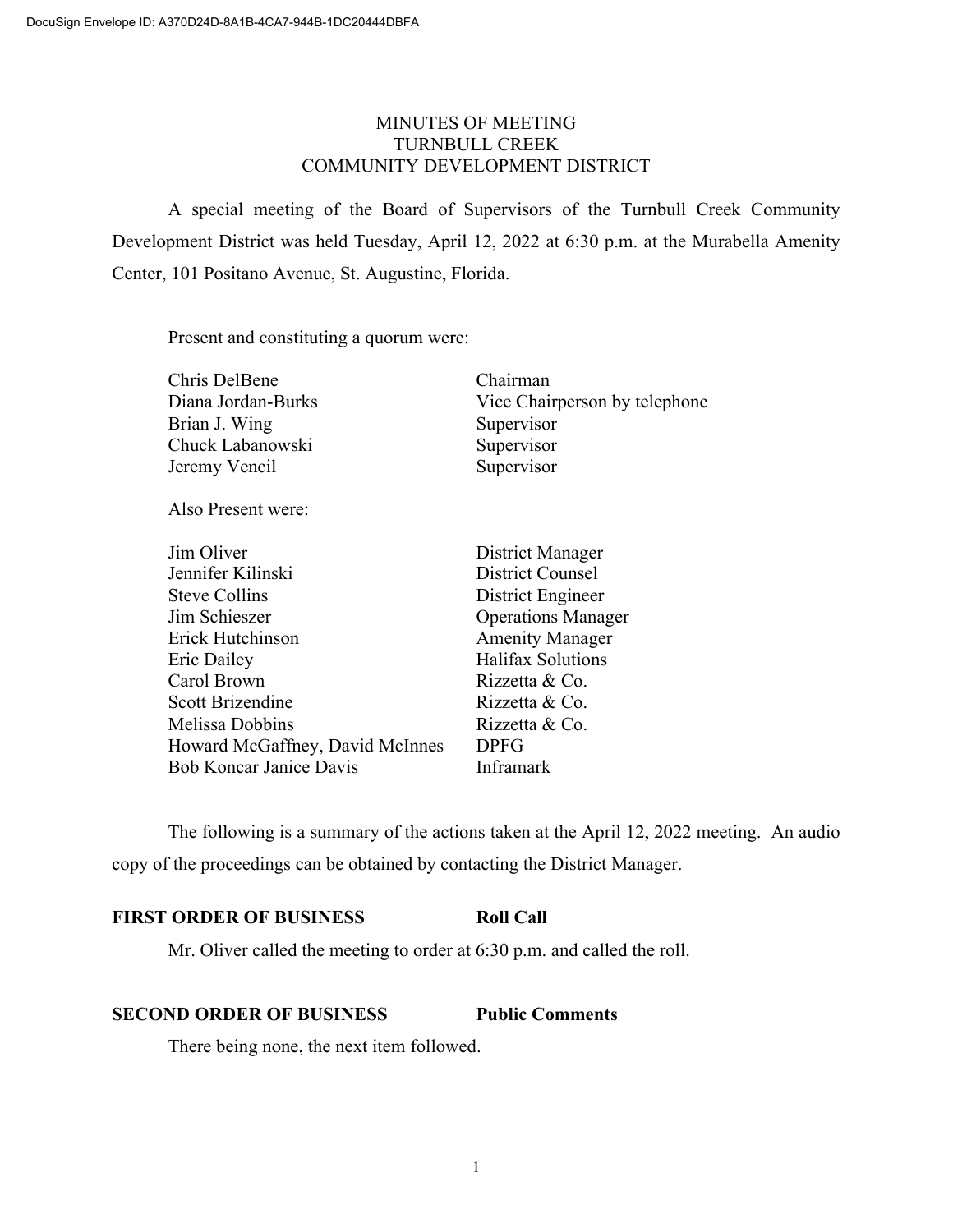### **THIRD ORDER OF BUSINESS Consideration of Management Proposals**

Representatives of Halifax Solutions, Rizzetta & Co., GMS, Inframark and DPFG gave an overview of their background and proposals followed by board questions then after board discussion Rizzetta & Co. was ranked no. 1 with 8 points, DPFG no. 2 with 9 points, GMS no. 3 with 14 points, Halifax no. 4 with 21 points and Inframark no. 5 with 23 points.

> On MOTION by Mr. DelBene seconded by Mr. Wing with all in favor Rizzetta & Co. was selected to provide district management services and the contract with GMS will terminate in 60-days.

# **FOURTH ORDER OF BUSINESS Update Regarding Pond Bank Repairs/Consideration of Options for Same**

Mr. Collins stated we did not do an inspection every week but did do one this week. Some of the gullies are growing but Boudreaux is willing to regrade those and they have done that a couple times already. They are waiting for a decision from the board.

Mr. DelBene stated we are waiting on a decision from them about the refunding of the product.

Mr. Collins stated they have indicated that they cannot give a refund.

Ms. Kilinski stated you probably saw the communication that I sent out regarding that particular issue and want some assurances about mobilization, finishing the project and specifically the materials. I have talked to Steven a little bit, he saw Boudreaux's response, I was also hoping they would be here to answer some of these questions about other options. This project started with an informal RFP so it wasn't over the bid threshold that specified certain types of evaluation categories. It appears that Boudreaux's didn't realize what materials were required in the plan specifications and the materials they bid, which differed from the plans, was missed during the review of the RFPs – as Steven told you last time, Boudreaux's bid with that are inconsistent, as I understand it, with what was required. As you heard at your last meeting the materials that were delivered were not those that we expected to be put into the project and we also heard that it was likely that those materials would work. After that Steven called the supplier and the supplier said these materials are not appropriate for the use for which we intended them, namely on sloped banks. James Schieszer provided a summary of our options as it relates to the materials that have been delivered. My position as your legal counsel is the district relies on its technical experts to determine the materials that are to be used in this pond bank erosion project. I don't expect you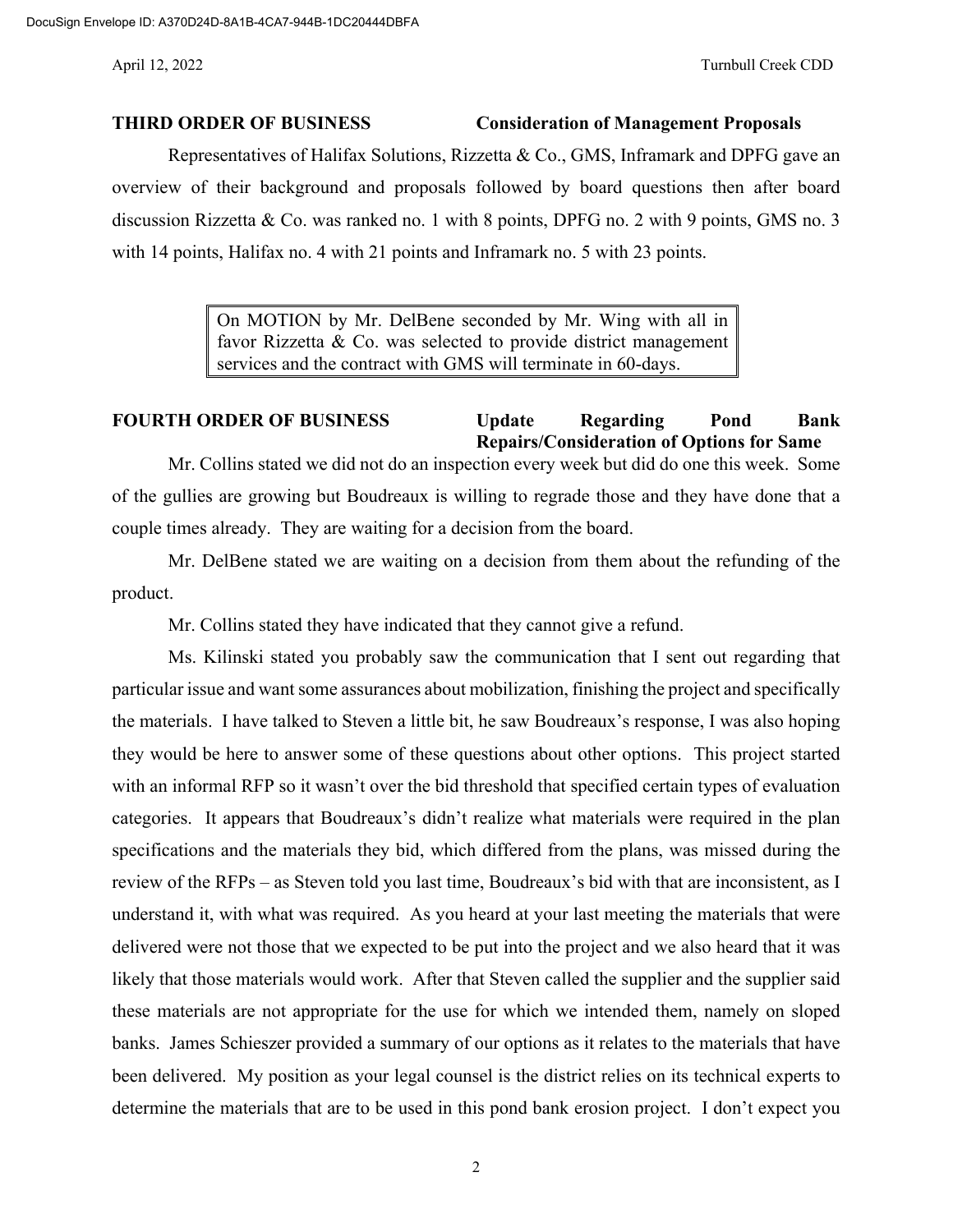### April 12, 2022 Turnbull Creek CDD

to know that, we have to rely on experts to tell us what should be used for the purposes for which we bid the project. The fact that materials were delivered that can't be used for this project, cannot be used for any future district project, I don't believe the district should have to pay for those materials, nor eat the costs related to installing the same. It should be between the engineer and the contractor. My concern is how do you get this project done quickly and with material that is going to actually stabilize the pond banks for the foreseeable future. Steven has provided some alternative options and we talked about whether these materials here maybe shouldn't be used for sloping or not as good for the slope but if they could be used it would be an enhancement over the sod and I think we can discuss some of those options but as it relates to materials that have been delivered I don't believe the district should have to pay for those and I think the option is we go back and say we are not paying for those materials, will you still complete the project, which was the intent of my original letters to all parties. We were looking for contractor adequate assurances. You can also try to find another contractor, the problem with that is going to be that you are going to get up-charged significantly – which may be chargeable against the current contractor but as you all are aware, legal battles are not inexpensive. You have pond banks that are currently eroding they are going to charge you for backfilling so you are better off trying to figure out a solution with the contractor that is mobilized if it is practically feasible and gives you a good final product. As it relates to materials that is absolutely my position. I feel very strongly about the district's position if we had to litigate it or file claims against it I feel very strongly about the district's position on that issue. That doesn't resolve the ongoing issue of the pond still not being completed, which is something we need to resolve this evening if we can.

Mr. DelBene asked Steven, what is your position with JMT eating the cost?

Mr. Collins stated I was told to speak with you in terms of recommendations from an engineering perspective, but I can't speak to that. However, I do not think the District will end up paying for the cost of the materials, I can say that.

The board discussed the quality and suitability of the fill that was delivered, the \$24,000 for the mat material that was delivered and unusable, responsibility of each of the parties, material deposits in bid, differences in the bid and the contract, pros and cons of trying to hire a new contractor, payment provisions within the contract, volume of water in the pond and flood capacity, buried storm inlets, environmental testing of fill, type of sod, options to complete the work on the pond bank.

3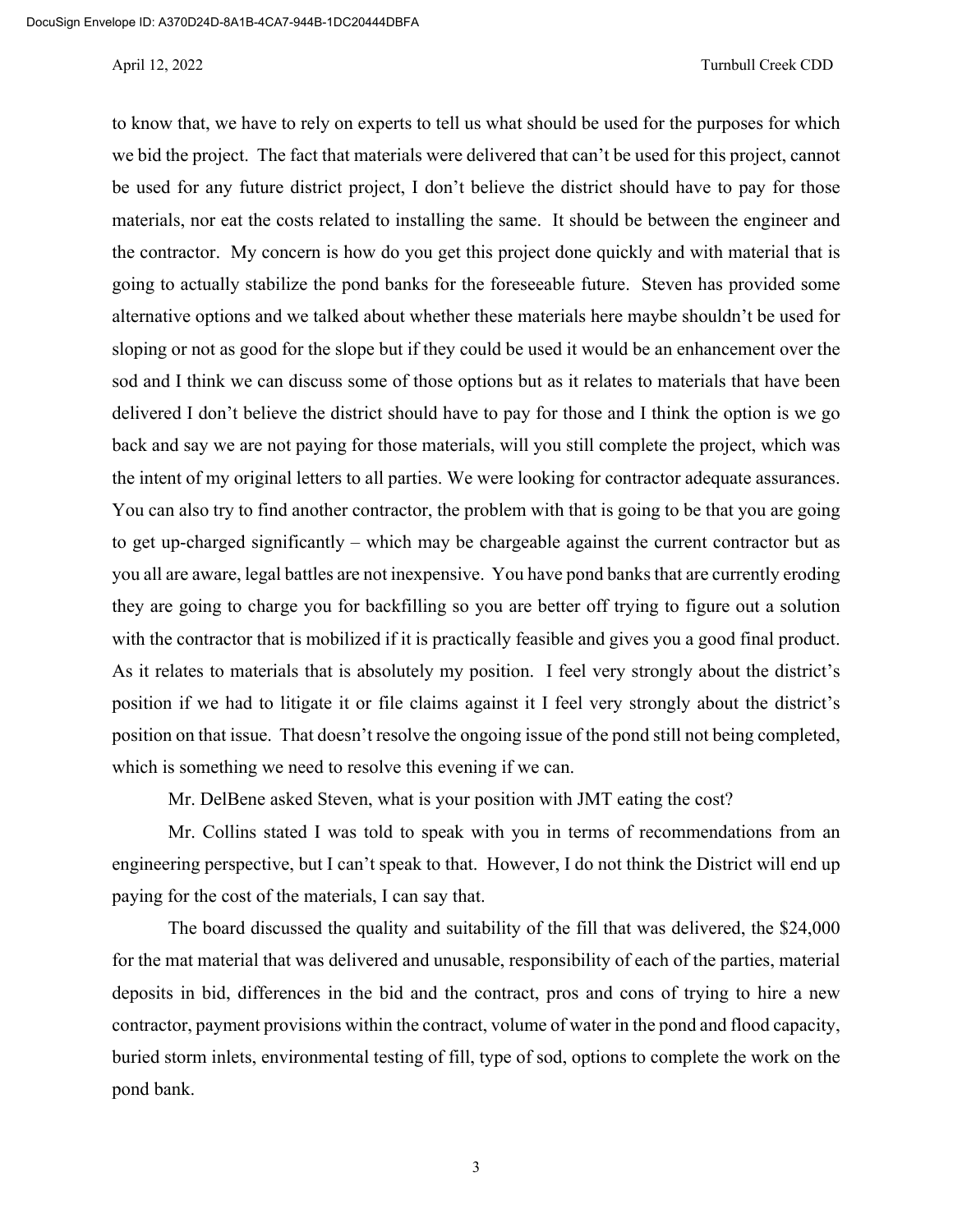On MOTION by Mr. DelBene seconded by Mr. Vencil with all in favor the environmental testing was approved at an anticipated cost of \$100 per sample, not to exceed \$600.

On MOTION by Mr. DelBene seconded by Mr. Labanowski with all in favor the two walk throughs, the environmental testing, and an amount not to exceed \$1,500 for the survey prior to the sod being laid was approved.

Mr. DelBene stated if we can arrange that with Boudreaux to occur before the sod gets laid, that way we can determine if it is actually four to one, but that is the plan now.

Mr. Collins stated I will talk to Geomatic who did the recent survey for us or Carlson but both of them told me how busy they were.

> On MOTION by Mr. DelBene seconded by Mr. Labanowski with all in favor Option 2 of the alternatives and the \$24,000 deposit for material (sod) was approved.

Mr. Labanowski asked how fast can all this happen?

Mr. Collins stated we can collect samples tomorrow and mail them off to the lab.

Mr. Labanowski stated we don't have to wait on the testing of the soil, we can go ahead and get the project finished. Am I correct?

Ms. Kilinski stated if that is the direction you give.

Mr. DelBene stated that is the direction. If it comes back that it is contaminated with diesel then they have to redo it.

Mr. Labanowski asked two weeks?

Mr. Collins stated he told me it would be really fast. He said the sod contractor can deliver the sod within days and it would take them probably a week to install it, but they have to regrade first.

Mr. DelBene stated with that timeline when he contacts you regarding when the fill gets put in, if you could get with Jeremy and with Jim so we can arrange that first walk through so you can both verify that there is no issues with garbage being in the fill as well as that ledge you said they created making sure it is down through the water line.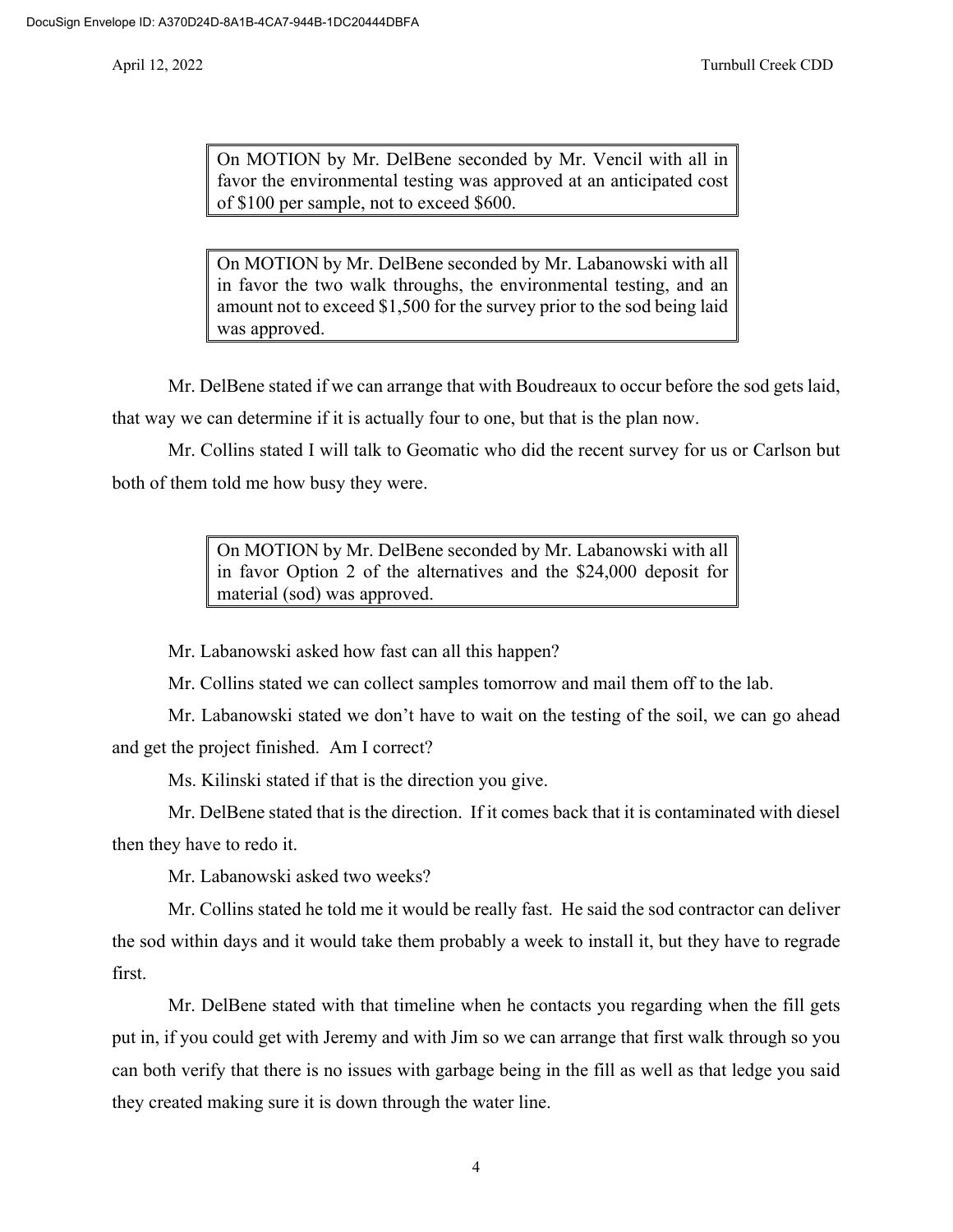#### April 12, 2022 Turnbull Creek CDD

Mr. Vencil stated as any of these projects go forward I strongly recommend that we have someone designated as the project manager, because we have asked a lot of people to have different responsibilities as far as managing this situation and having one person who is the project manager who is calling the shots and who is empowered to make those decisions, would have probably made this a little less stressful.

Mr. DelBene stated next time we have this type of project we will kick in a couple thousand dollars and designate our expert to be the project manager. Jennifer , I would like you to follow through requesting reimbursement for the materials that have been onsite that do not meet manufacturers specifications for our project.

### **FIFTH ORDER OF BUSINESS Update Regarding Encroachment Matters**

Mr. Oliver stated we sent out 21 letters total, we received none of the executed releases yet but I have spoken with six people and three intend to do it. Some of the calls I received they disagreed with what the estimate was so they are not going to take any action. Mr. DelBene stated the two I care about are the ones that actually impeded the project. What is going on with them?

Mr. Oliver responded Kelly Watson said that she would complete one. She provided the check for the survey. The ones next to them are not impeding that.

Mr. Labanowski stated I spoke to one individual who received a notice and he can't figure out what he did wrong. I went to the tax assessor's website and it turns out his fence is in the CDD property and he doesn't realize it. I want to show him on that map the next time I see him.

Ms. Kilinski stated let's look at the maps that JMT provided, it wasn't fencing. If you will give me the address between Steve and I we will make sure we pull up the aerials that we noticed them about. It wasn't fencing we were noticing them about.

# **SIXTH ORDER OF BUSINESS Consideration of License Agreement with Florida Race Day, LLC Regarding the Use of the District's Property for Triathlon**

Mr. DelBene stated the reason this is on the agenda is the Florida Race Day, LLC agreement was part of a docusign that was sent to me to sign off on but the board has to actually vote on it when we agree on these types of issues. I think it was Sarah who sent it.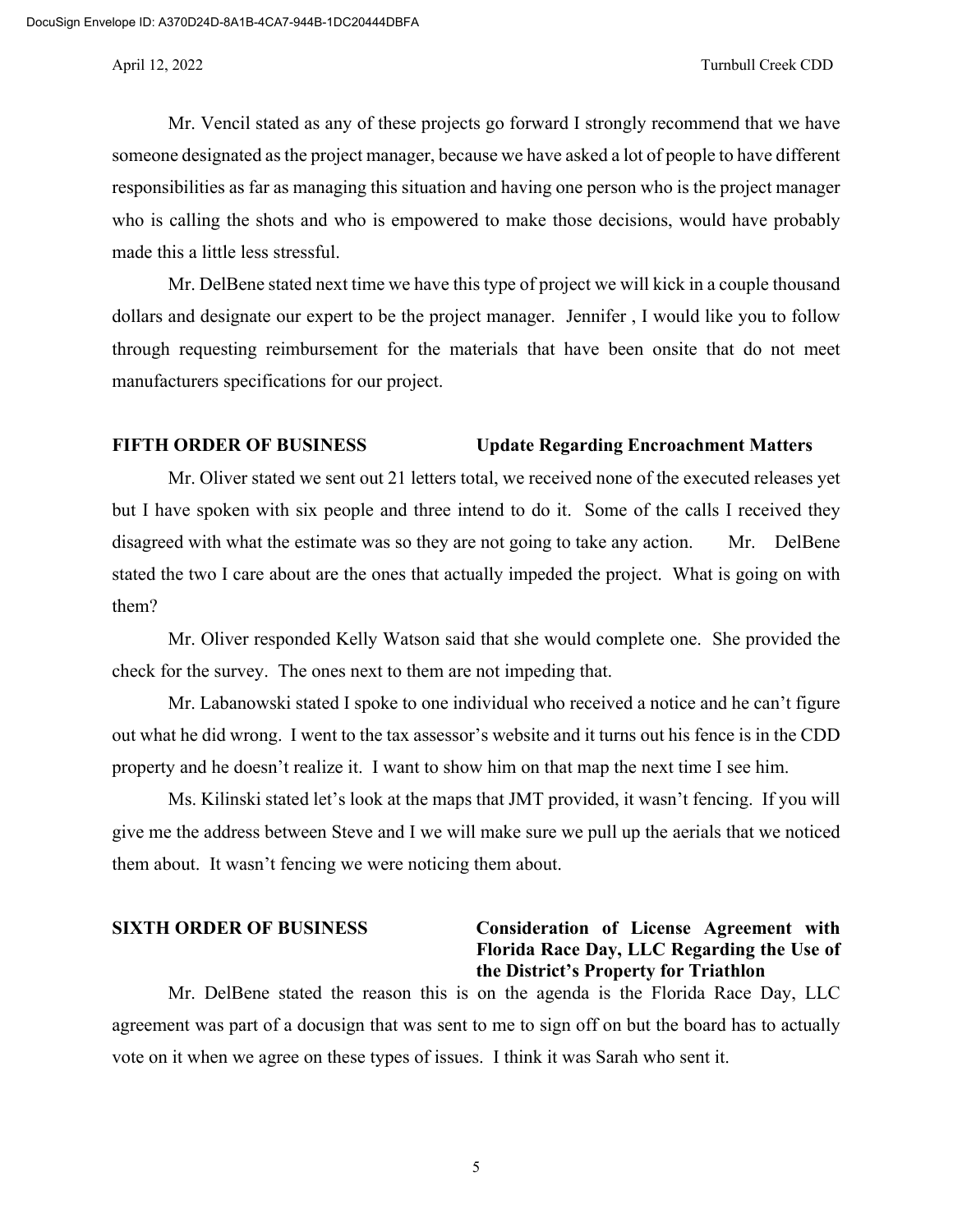Mr. Hutchinson stated Sarah sent it but I will take some of the blame on this. At the last meeting I had it on my notes, we got off on something else and I missed it. I pushed this through because Joe needed to know and it was my mistake. I meant to talk about it at the last meeting.

Mr. DelBene stated we have approved Joe's events before but I couldn't sign it without the board talking about it.

> On MOTION by Mr. Wing seconded by Mr. DelBene with all in favor the license agreement with Florida Race Day, LLC was approved.

## **SEVENTH ORDER OF BUSINESS Board Guidance Regarding Preparation of Fiscal Year 2023 Proposed Budget**

Mr. Oliver stated we will do the transition over the next couple of months, but we will need to talk about the budget process itself. At your May meeting we will bring a proposed budget and I will work with Rizzetta on that so that will mesh. When we do that you will approve a proposed budget kind of set the high mark and you also set the public hearing date for your August meeting. You will have a June meeting in between to refine the budget. By the end of your June meeting you will know whether or not you need to send mailed notice to property owners or not. I didn't know if there was any particular guidance you wanted in terms of growing your capital reserves or any other particular line items you want.

# **EIGHTH ORDER OF BUSINESS Discussion of Amenity Usage for Sports and Parking/Mail Kiosk New Signs for 15 Minute Parking**

Mr. DelBene stated this item was added because of what everyone saw tonight with the soccer parking. Whatever Ancient City is doing differently this year compared to the past two years is complete garbage. They are not staggering their practice times, they are not staggering their game times and we see it every Tuesday now. I don't know why they think they can just bombard the field all at one time. My proposal is that they are required to split their program between Pescara and the amenity fields. It is not a perfect resolution, but it will at least split parking on Tuesdays so we don't have this.

The second part is, it was proposed by a resident that the signs be changed at the mail kiosks from 24 hour parking to 15 minute parking with a tow option. I'm in support of that because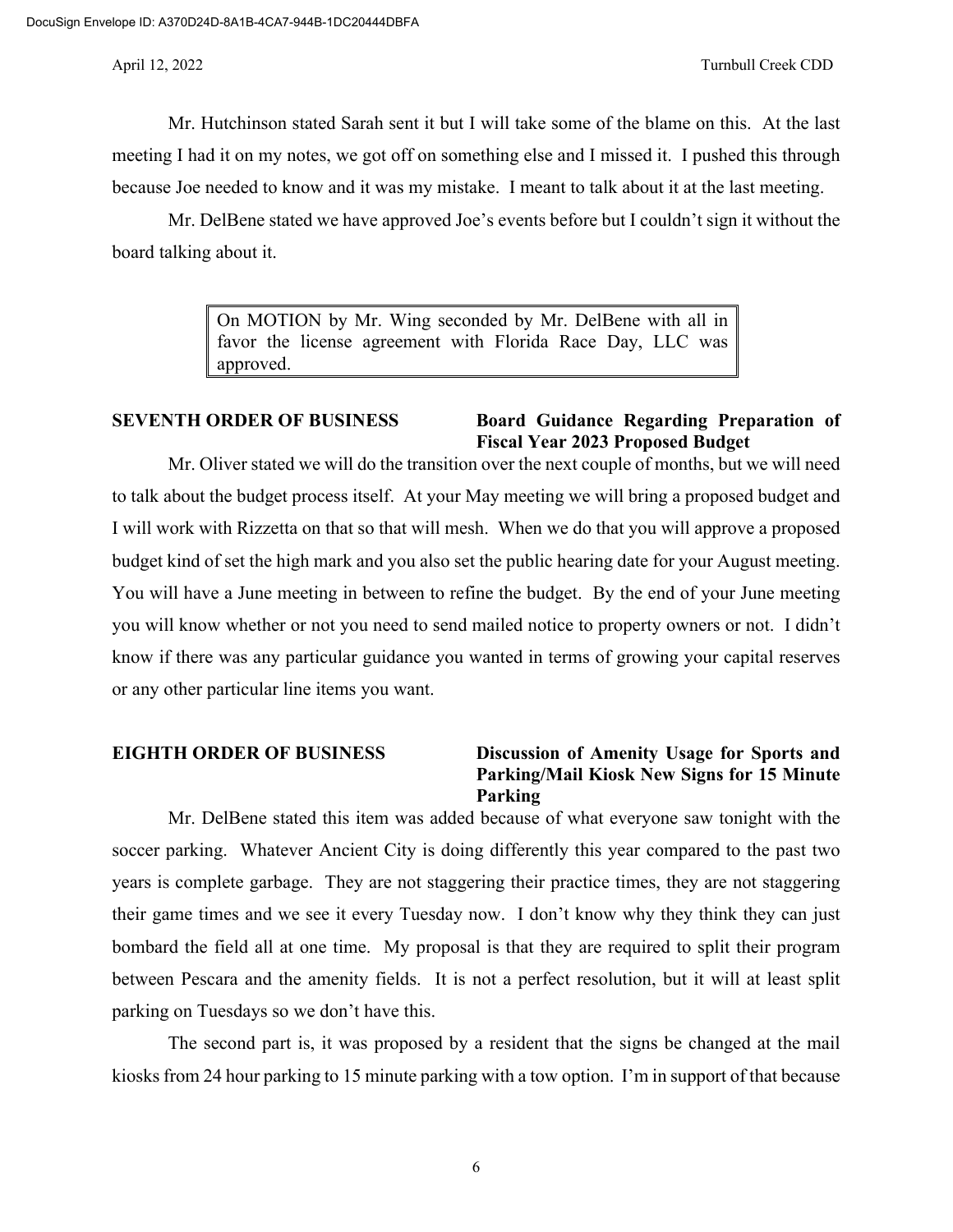DocuSign Envelope ID: A370D24D-8A1B-4CA7-944B-1DC20444DBFA

I don't want the sports programs using those kiosks for parking. It is unfortunate if we tow a member of the community, but they shouldn't be parking there for sports parking.

Mr. Wing stated you are only talking about the two kiosks on 16 and out here. The one in Pescara there is parking there for the park.

Mr. DelBene stated it would have to be the designated kiosks. You can't separate the kiosk from the playground over there. I'm just talking about this one and the one on 16. If the board agrees we can just update over here.

Mr. Vencil stated it is going to continue causing frustration because people are not going to be able to come to practices they are signed up for because they are being managed improperly. I want to see what we can do to address the root of the problem instead of punishing the parents who are just trying to show up and go to soccer. I don't think they should be blocking the mail kiosk, but I don't think the signs are going to make the problem go away. We are going to continue to have people put cars anywhere where there is not a sign. Our problem is that the programs are not staggered appropriately and it puts the parents in a bad spot.

Mr. DelBene stated to ease the issue currently I have asked Erick to stagger Pescara and our field at the amenity center. Also actually have them give you a schedule of practices and games so they don't have three different age groups all practicing and playing at the same time.

Mr. Vencil stated in order to alleviate this and in order to address it more quickly than a 15-minute parking rule, we should force them to have a window printout, you need to put into your window your practice time, when you are allowed to be there. We are going to make Amenity and Ancient provide those when they get here.

Mr. DelBene sated I strongly suggest to both organizations that they are going to stagger their start times and if we don't see that situation alleviate for the rest of this year then we will consider that a failure on their part when it is time to renew their contract next year. They need to give us scheduling, where the kids are going to be located and who is going to manage their parking situation. It is no longer optional.

Mr. Hutchinson stated on the Amenity side of things there is a designated person that comes out. They are at Pescara taking photos so that person wasn't here today.

Mr. Vencil stated that person passed down to being me for Amenity. The administrator passed it down to the coach who passed it to the parents.

7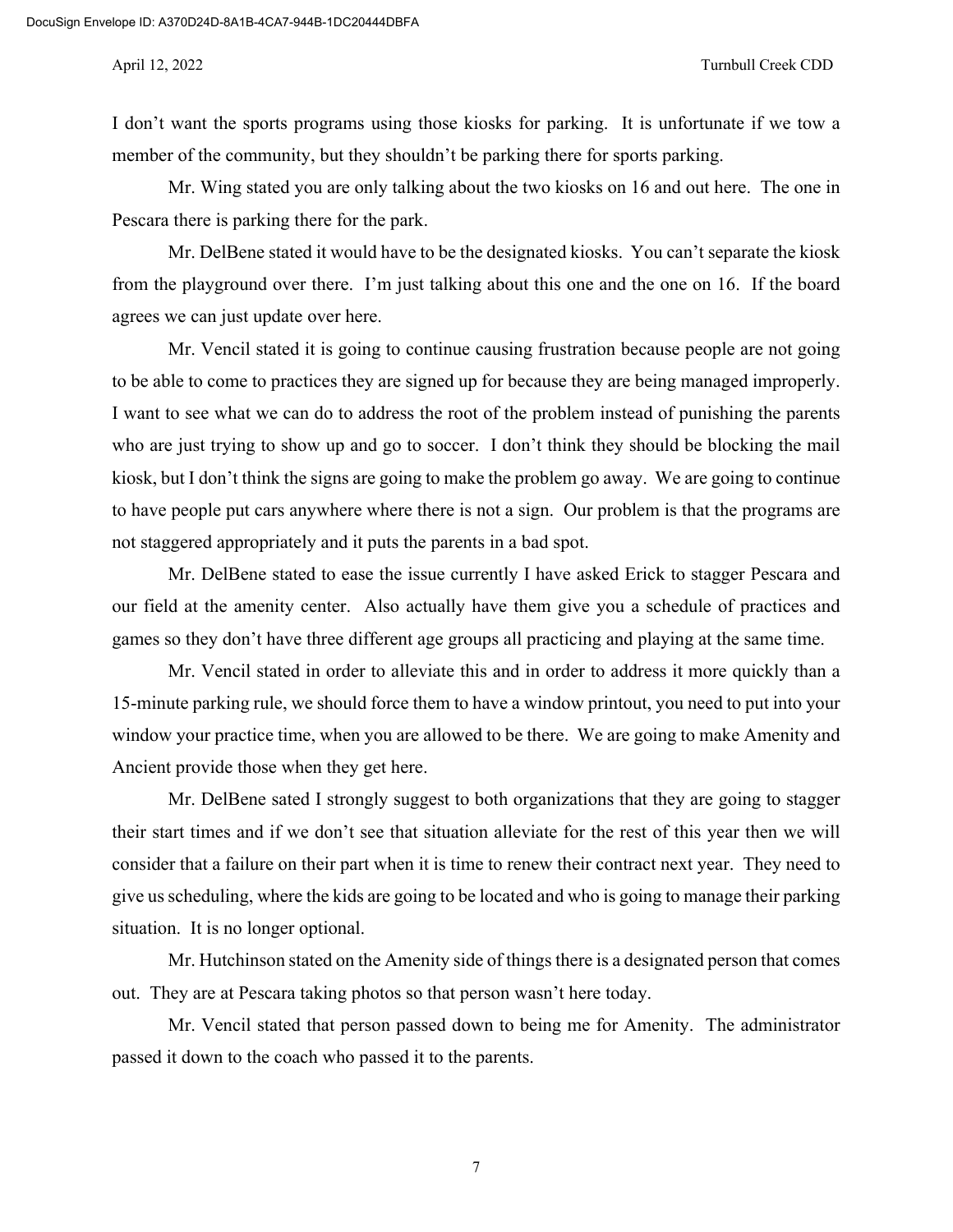### April 12, 2022 Turnbull Creek CDD

Mr. DelBene stated they are trying to make a parent responsible for it when it should be the administrator of the league. It shouldn't be a coach handling it, it needs to be someone responsible for the league.

Ms. Kilinski stated I know we don't want to do this to parents or kids but since we have had those problems before our contract specifically says that parking that obstructs vehicular traffic, emergency vehicle movement or otherwise impacts district property is prohibited and results in immediate termination of the license. They are held responsible for coordination of all parking efforts related to activities provided for herein. It is very explicit because we had those problems before.

Mr. DelBene asked will you email Erick that specific language so he can include it in his email and let them know it is a continuing problem and we have the right to cancel your contract.

Mr. Vencil asked where do we prefer overflow parking if parking is not available in the main lot?

Mr. Hutchinson stated at the last meeting you did ask me to talk to a representative of that open lot, which I did. They don't want to be held liable and the person I spoke with said that for them to entertain it there would have to be insurance taken out and that is just to send it up the chain for consideration. I don't know that it would be an option.

Mr. DelBene asked are we in agreement with the 15-minute parking sign with the tow option at this mail kiosk?

Ms. Kilinski stated we can provide you with previously approved parking rules adopted by this board and we already have a towing operator so the signage needs to reflect that a towing company specifically. The law is people need to know where to find their car in the event it is towed for violation of the rules.

### **Public Comments**

Ms. Randolph stated you talked a little about putting grass down. Can you talk about blowouts? There are a lot of blowouts at 2140 and 2144 South Sorento. Are those going to be filled before you put down the sod?

Mr. DelBene stated before the sod goes out Jeremy and the engineer are going to do a walk around to make sure everything is filled the way it should be and the sod will go on after that.

8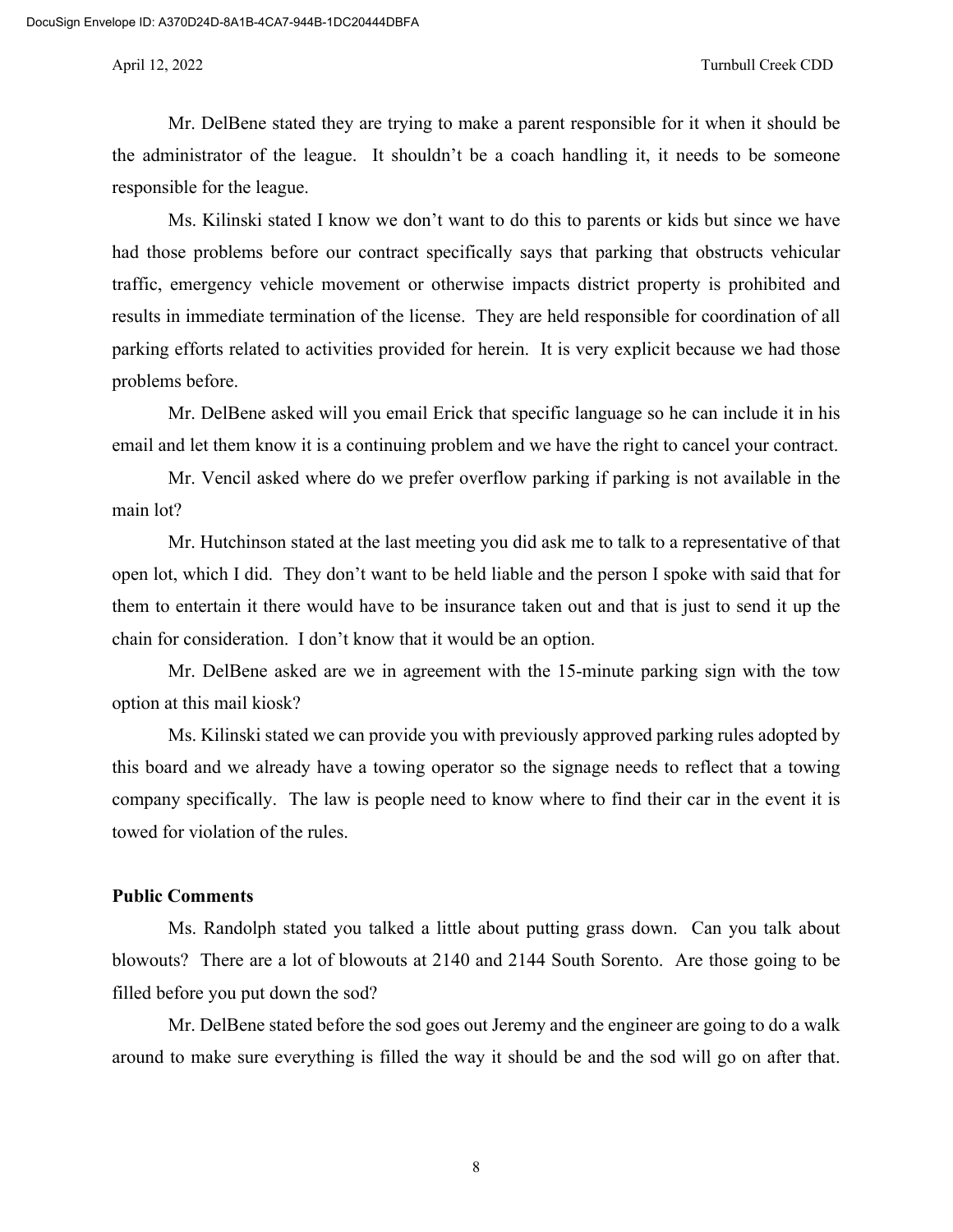After that part of their contract is to make sure that all the waterways for the drainage are cleared as well.

Mr. Jeffries stated I live at 1893 South Cappero. Jim told us that we don't have to pay \$500.

Mr. Oliver stated it was \$750 and you were never informed that you were expected to pay for that survey. When you told me that I told you that you do not have to pay it.

Mr. Jeffries stated then it is not an issue. They are using my front yard for access and the sand is clogging my faucets. I have secured my irrigation system on the left side of my house because I know there are four or five sprinkler heads that are broken but what is the point of fixing them because it is all dirt. There is more than a pathway that needs to be replaced.

Mr. DelBene stated at the end of this contract we are not signing off on final payment until the entire thing is substantially completed, which includes the easement access. We will have discussions with you about running your sprinkler lines, making sure there are no breaks and making sure the sod in your yard is the way it was prior to them tearing it up for access. That is all part of the project.

# **NINTH ORDER OF BUSINESS Shade Session: Consideration of Security Cameras Proposal**

The board held a shade session dealing with security and took the following action.

On MOTION by Mr. DelBene seconded by Mr. Labanowski with all in favor the proposal from Alpha Dog for security cameras minus the tennis access control component in an amount not to exceed \$15,000 and monitoring in the monthly amount of \$226 was approved.

## **TENTH ORDER OF BUSINESS Supervisor's Requests and Public Comment**

Mr. Vencil stated I want to go back to the parking situation. I feel we need to address in the budget next year development of this car park in some way. I would like that developed to include additional parking, which would alleviate a lot of our issues for overflow parking for large event days. I know that is not a cheap addition to the budget, however, based on the last couple of years of growth we do not have enough parking. I would like to get proposals for developing that space and 80% of that space has never been used.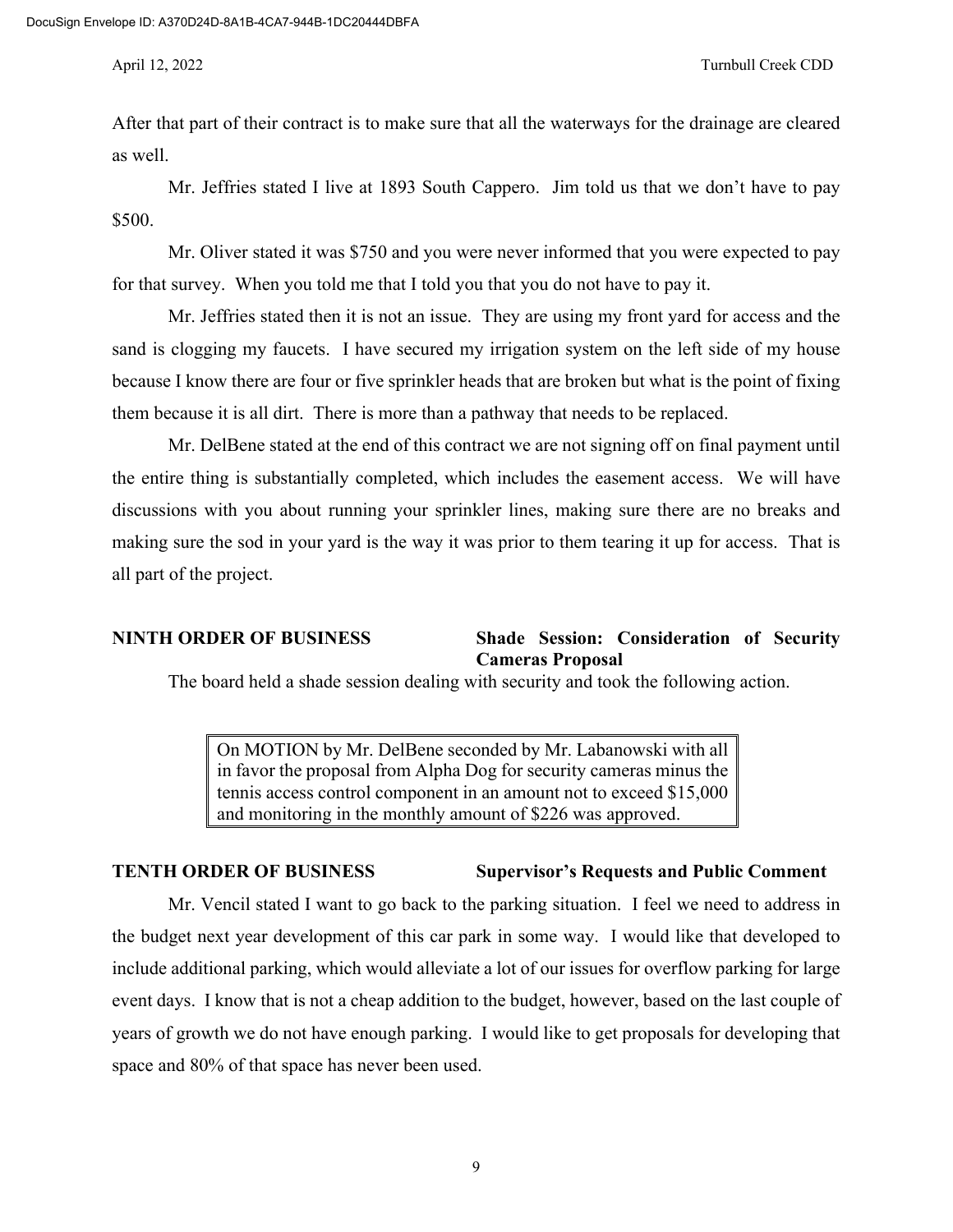Mr. Wing stated developing parking there doesn't need to be a ton of money, you don't necessarily have to put down asphalt, you can use crushed stone.

Mr. Vencil stated I'm thinking bigger than that because I go over there every day and I see us paying for mowing of weeds and not using space that we own and I would like to look at ways to gather proposals to more effectively use that space to include additional overflow parking.

Mr. Labanowski stated Jennifer just so you know I checked and that house we just talked about they are in the easement with their patio section. There is only 14 feet between their house and the fence and there is a 12 ½ foot easement.

Ms. Kilinski stated I think that one is one of the houses that are in the easement and we told them there is nothing we are going to ask them to do about it, their house is physically located in the easement.

Mr. DelBene asked the berm that sits on S.R. 16, the actual border to our community, the easternmost border, currently Trimac is not maintaining it, Duval didn't maintain it before and I have talked to about 12 of the homeowners that sit on that berm, me included. Is it possible to remove that from CDD property so it goes residential and the residents along that berm will own that berm? On the other side of that berm is county land.

Ms. Kilinski stated it is possible, we have done it before. The tricky part is getting everybody to consent to that deed, but it is possible.

Mr. Labanowski stated you will have to check first with the buffer that is supposed to be in there because there are buffers mostly in every community, you either have a 10-foot, 20-foot or 25-foot buffer required.

Mr. DelBene stated that is fine, I just don't want them to own the buffer, I don't want the CDD to own the buffer, I want the residents to own the buffer. It is already private ownership sort of. I want to see if we can transfer it to us so we can remove it from out landscaping contract since no one maintains it anyway. What would be required from the residents of that berm to transfer?

Ms. Kilinski stated essentially you need to get a survey in that area as it relates to each lot and then you are just deeding real property to each homeowner, almost like a lot extension. I don't know if it is something that was constructed for mitigation - I would have to look into it to see if there is anything like that. If not then it is simple. They all have to be in agreement you wouldn't want one to say no.